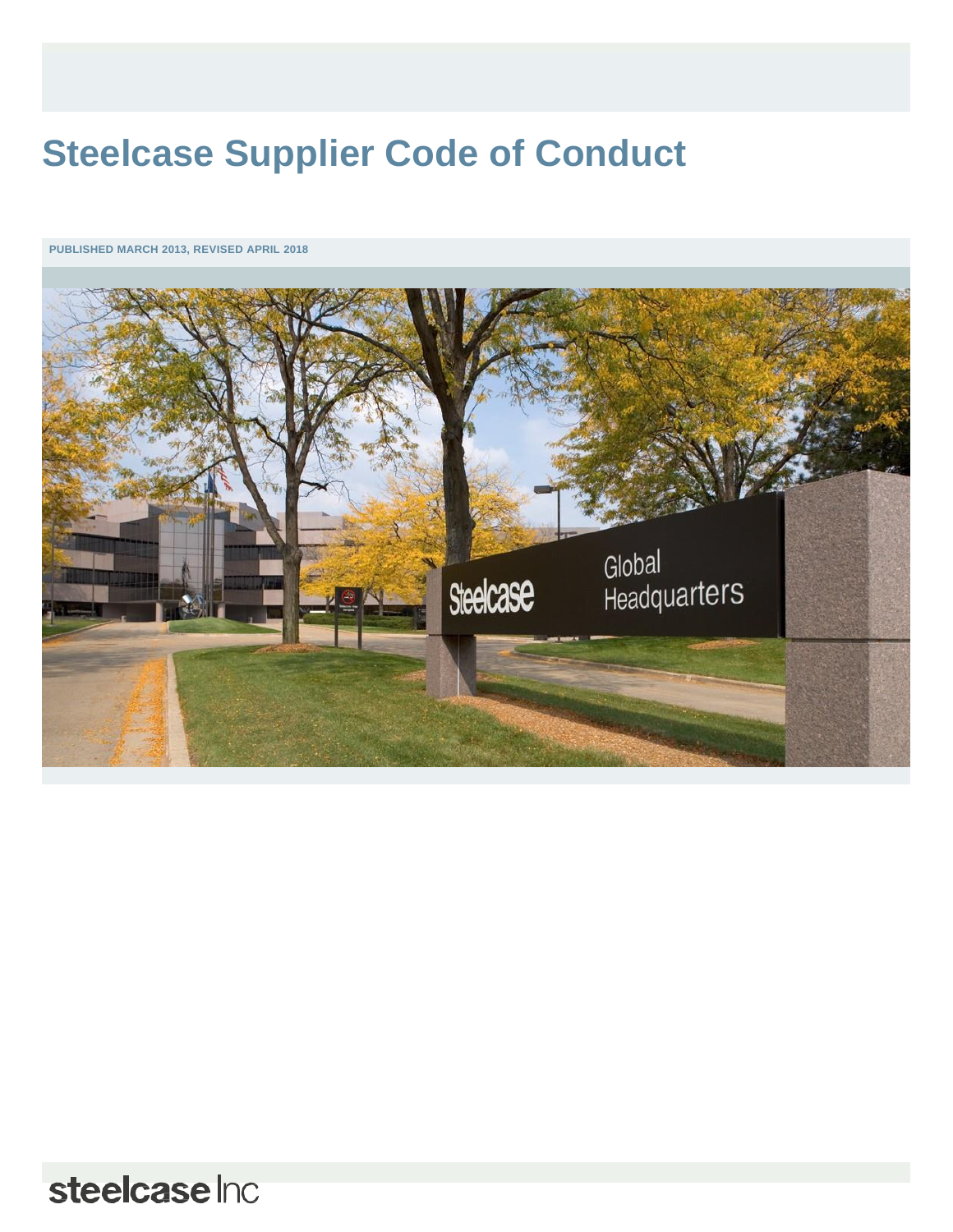# Our Vision

At Steelcase we believe that businesses can be successful, in fact can thrive, only where there exists a healthy balance of focus and concern for people and the environment. We also believe that conscientious businesses must take an active role in promoting healthy practices and eliminating unhealthy work and environmental practices.

Whether these requirements are new to you or not, we value our relationship with you and we expect that you will join us on this journey.



steelcase Inc.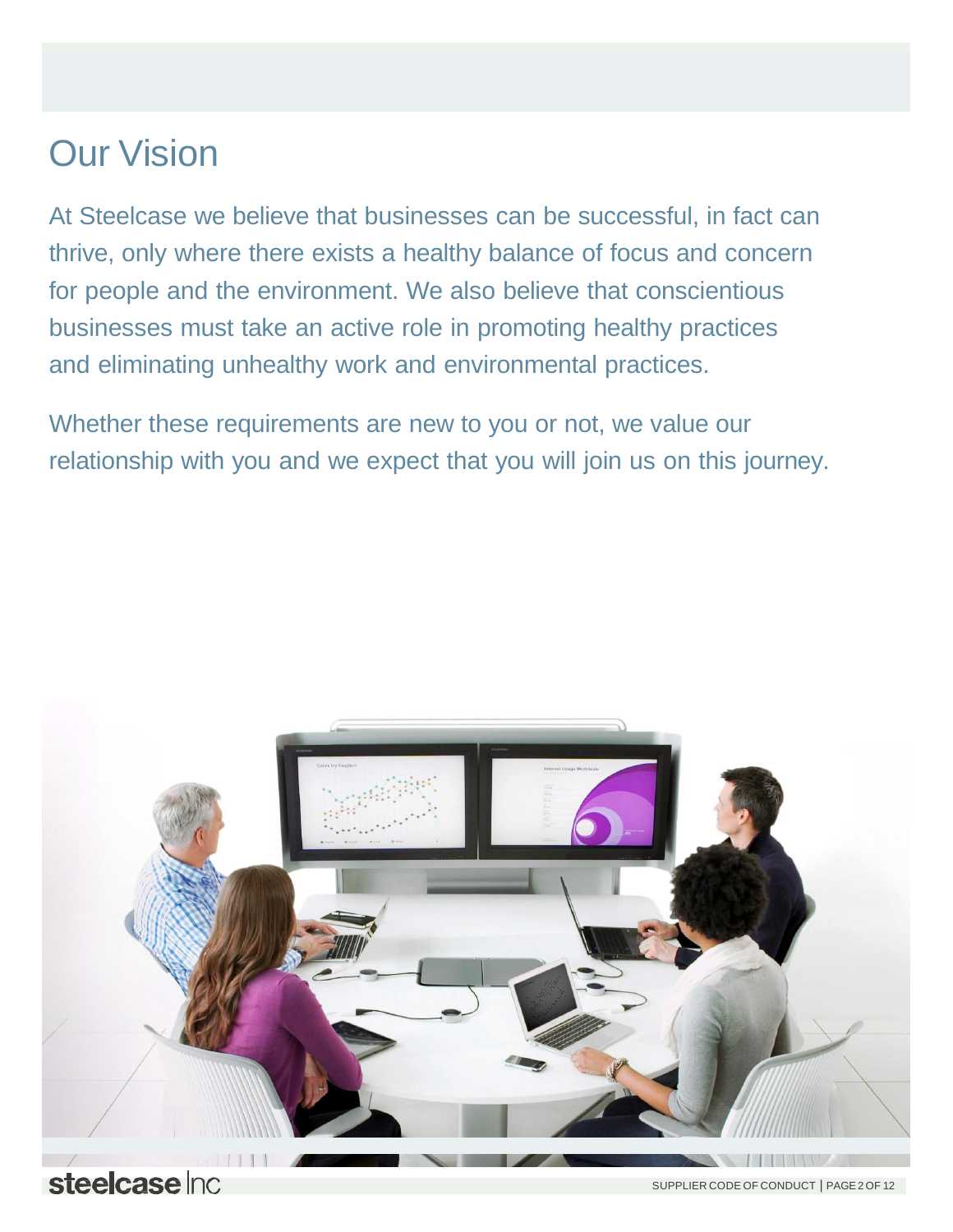# **Contents**

#### Introduction to the 0000000004 **Steelcase Supplier Code of Conduct**

Scope

Foundation of this Code Core Values **Guiding Principles** Applicable Legal Requirements

#### Supplier Performance 00005-12 **Requirements**

#### Organizational Governance ���� 5

Management Commitment Documentation and Records Supplier Assessment Risk Assessment and Management Training Improvement Objectives Management Accountability and Responsibility Worker Feedback and Participation Corrective Action and Transparency

#### Human Rights ��������������

Diversity Fair Treatment and Non-discrimination Freedom of Association

#### Labor Practices 0000000000007-8

**Involuntary Labor** 

Underage Labor Working Hours

Wages and Benefits

Health and Safety 00000000000000000000000 Physical Injury Prevention Prevention of Chemical Exposure Occupational Safety Procedures and Systems Health and Safety Communication **Emergency Preparedness** Physically Demanding Work Sanitation, Food, and Housing

#### The Environment 0000000000000

Hazardous Substance Management and Restrictions Solid and Hazardous Waste Management Airborne Emissions Management **Environmental Permits and Reporting** Pollution Prevention and Resource Reduction

#### Fair Operating Practices  $\Diamond \Diamond \Diamond \Diamond$  10

**Business Integrity** Disclosure of Information **Intellectual Property** Whistleblower Protection

Responsible Sourcing Minerals

Consumer Issues 000000000000011

Fair Business, Advertising and Competition **Product Content Restrictions** 

Community Involvement 00000011 and Development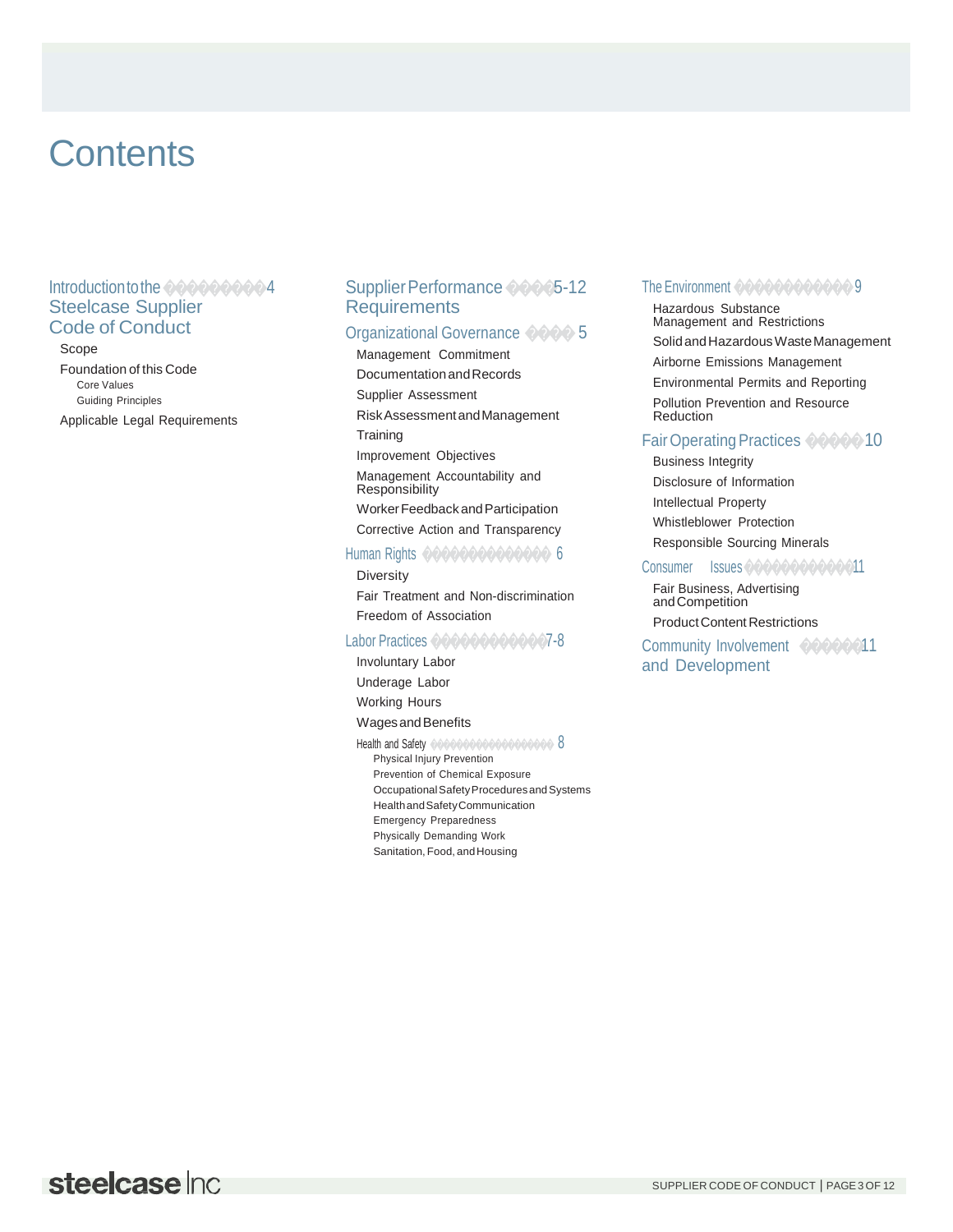# **Introduction**

The Steelcase Supplier Code of Conduct (Code) is intended to explain Steelcase Inc.'s commitment, actions and expectations in relation to the social and environmental responsibility of our supply chain.

# Scope

This Code is a total supply chain initiative. We expect our suppliers to comply with this Code and to require the suppliers in their supply chain to comply with this Code. In this Code, "suppliers" mean the suppliers who provide products and/or services directly to us and each of the suppliers within their respective supply chains that contribute to our supply chain.

# Foundation of this Code

### Core Values

We take pride in conducting business with a high level of integrity and ethics. Our longstanding core values, shown below, reflect the principles of our founders and are the basis for this Code:

- Act with integrity
- Tell the truth
- Keepcommitments
- Treat people with dignity and respect
- Promote positive relationships
- Protect the environment
- Excel

### Guiding Principles

In addition to our core values, we considered many other points of reference in the creation of this Code including, but not limited to, those listed below. These served as points of reference in developing this Code, but this Code does not necessarily implement all of the elements within each of these documents.

- Applicablelawsandregulations
- ISO 26000 Guidance on Social Responsibility
- International Bill of Human Rights
- International Labour Organization (ILO) International Labor **Standards**
- ILOCode of Practice in Safety and Health
- The United Nations Global Compact
- The Electronic Industry Code of Conduct
- OHSAS18001
- ISO 14000
- Steelcase Global Business Standards
- The requirements and requests of our customers

# Applicable Legal Requirements

Suppliers are expected to comply with applicable laws and regulations. This Code is not intended to conflict with any legal or regulatory requirements that otherwise apply to suppliers. In the event that compliance with this Code would result in violation of an applicable law or regulation, suppliers should comply with the requirements of the applicable law or regulation.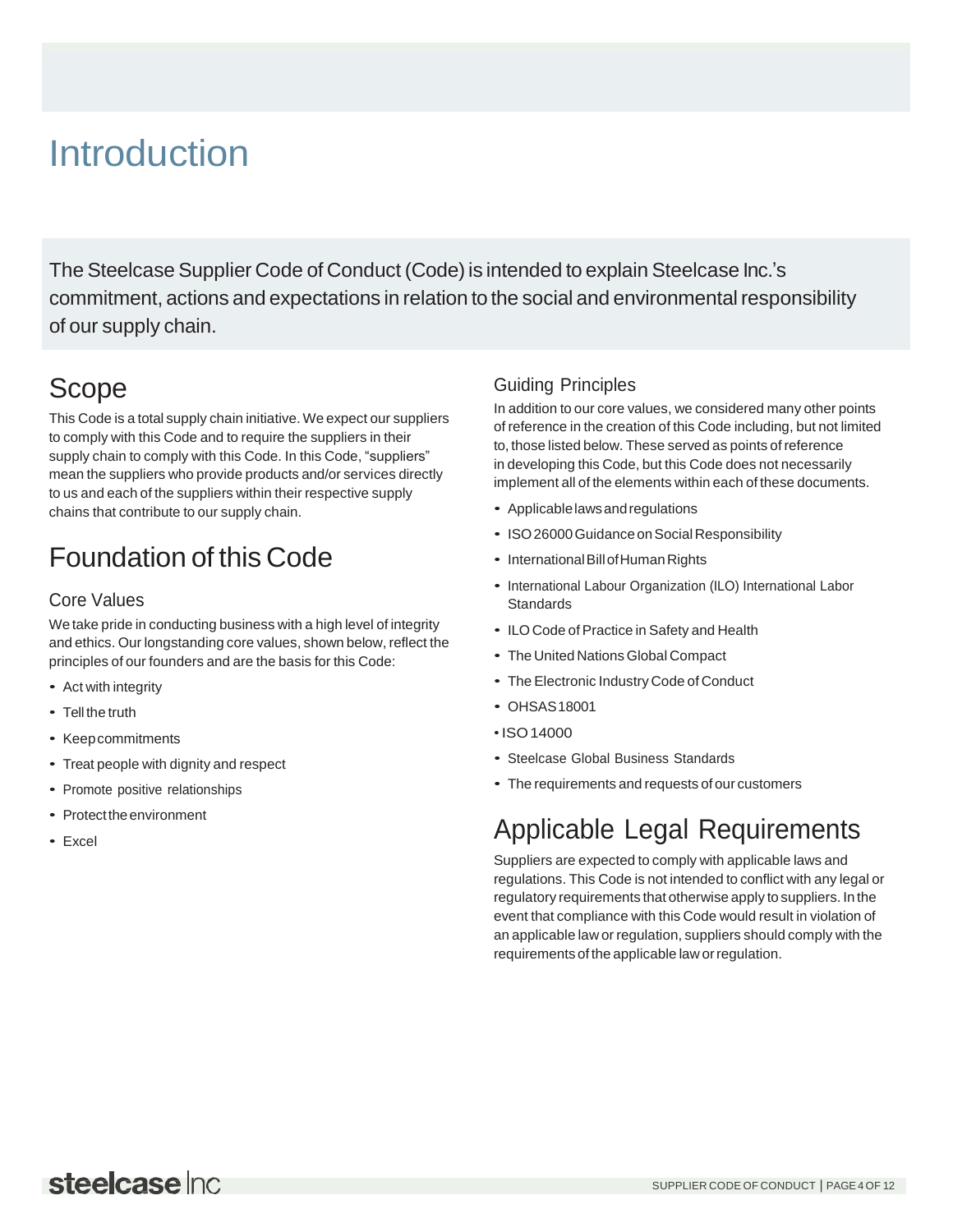# Supplier Performance Requirements: Organizational Governance

Strong leadership of the governance process is critical to the successful integration of social and environmental responsibility into the culture of an organization.

## Management **Commitment**

Suppliers will have social and environmental responsibility policy statements affirming their commitment to complianceandcontinual improvement endorsed by executive management.

## **Documentation** and Records

Suppliers will have processes to identify, monitor, understand and comply with applicable laws and regulations and this Code.Suppliers will obtain, maintain and keep current a valid business license and/or permits as required by applicable laws and regulations. Suppliers will keep appropriate documents and records toensure regulatory compliance and conformity to this Code. Documents and records will be made available for inspection upon request by Steelcase or a third-party auditor assigned by Steelcase.

# Supplier Assessment

In pursuit of our common goals, Steelcase reserves the right to visit (and/or send a third-partyrepresentativeto),announced or unannounced, facilities of suppliers that contribute to Steelcase's supply chain to assess performance against this Code. Suppliers are responsible for ensuring that their suppliers contributing to Steelcase's supply chain are adhering to this Code. Failure to perform in accordance with this Code and expectations will impact our business relationship andmay result in termination as a Steelcase supplier.

## Risk Assessment and Management

Suppliers are expected to identify, assess and mitigate risks that are covered by this Code and associated with their operations.

# Training

Suppliers will provide training for managers and workers involved in the implementation of the policies, procedures and improvement objectives related to this Code and to applicable legal and regulatory requirements.

### Improvement **Objectives**

Suppliers will have written objectives, targets and implementation plans to improve their social and environmental responsibility performance, including a periodic selfassessment of progress made.

## Management Accountability and Responsibility

Suppliers are expected to establish appropriate management accountability and responsibility to ensure conformance with this Code.

# Worker Feedback and Participation

Suppliers must periodically assess employees' understanding of this Code and obtain feedback on practices and conditions covered by this Code to foster continuous improvement.

## Corrective Action and Transparency

Any deficiency must be promptly reported using the Steelcase Integrity Helpline at integrity.steelcase.com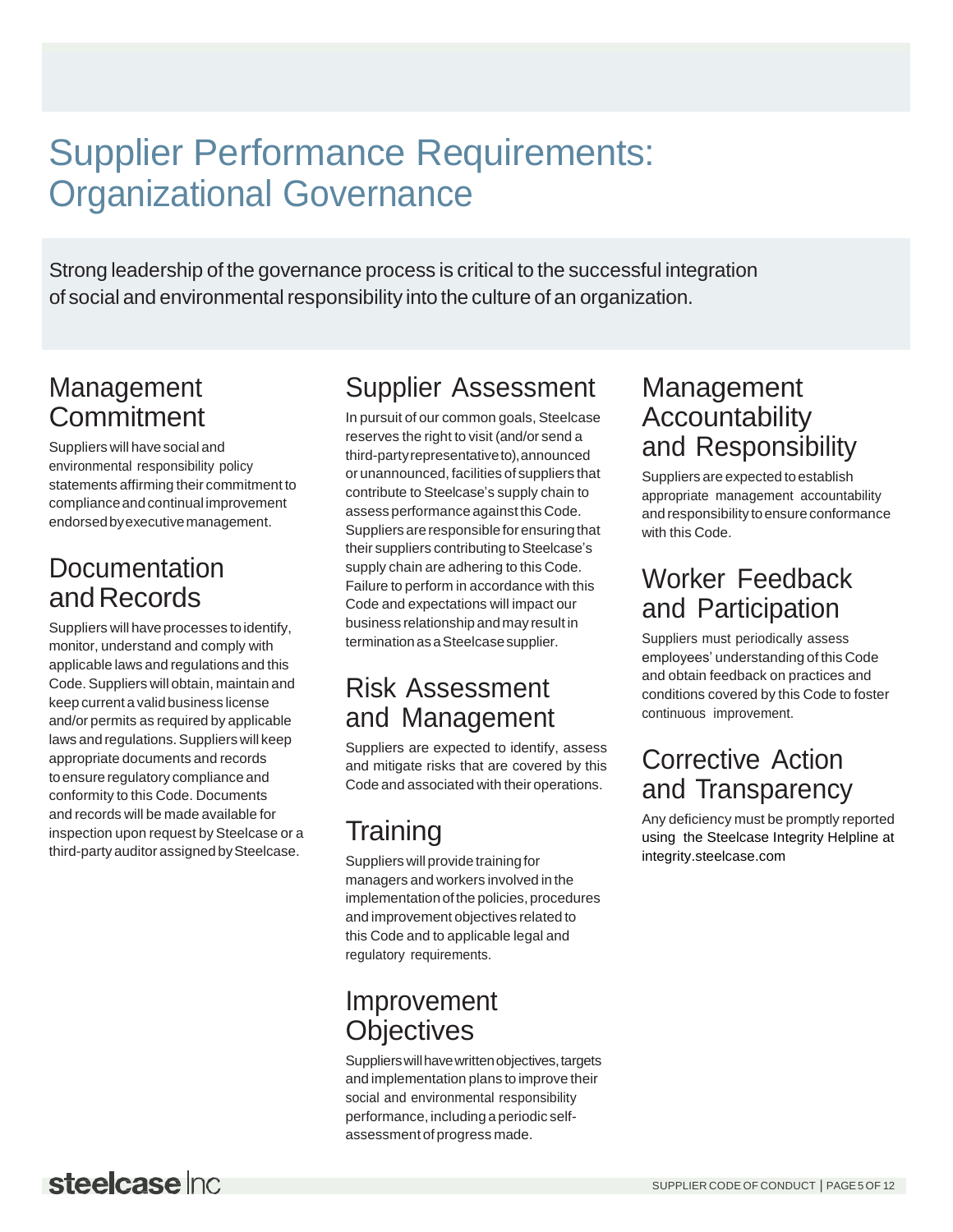# Supplier Performance Requirements: Human Rights

Human rights are inherent, inalienable, universal, and interdependent, and every organization has a responsibility to respect and contribute to their fulfillment.

# **Diversity**

Suppliers are expected to have a comprehensive commitment throughout their organization to build a culture of inclusion of all backgrounds without regard to gender, ethnicity, religion or other statuses.

# Fair Treatment and Non-discrimination

Suppliers commit togiving all employees the right to work in an atmosphere that is free from intimidation, threats, hostility, violence, harassment or disruptions to another's work performance. In addition, suppliers will encourage their employees to promptly report discriminatory behavior or harassment. Suppliers will not engage in discrimination based on race, color, age, gender, sexual orientation, ethnicity, disability, pregnancy, religion, political affiliation,unionmembershipormarital status. In addition, suppliers will not use medical testresults to discriminate against employees or potential employees.

# Freedomof Association

Open communication and direct engagement between workers and management are the most effective ways to resolve workplace and compensation issues. However, suppliers mustrespect the right of workers to associate freely, form and join workers' organizations of their own choosing, seek representation, and bargain collectively, as permitted by and in accordance with applicable laws and regulations. Workers will be able to communicate openly with management regarding working conditions without fear ofreprisal,intimidationorharassment.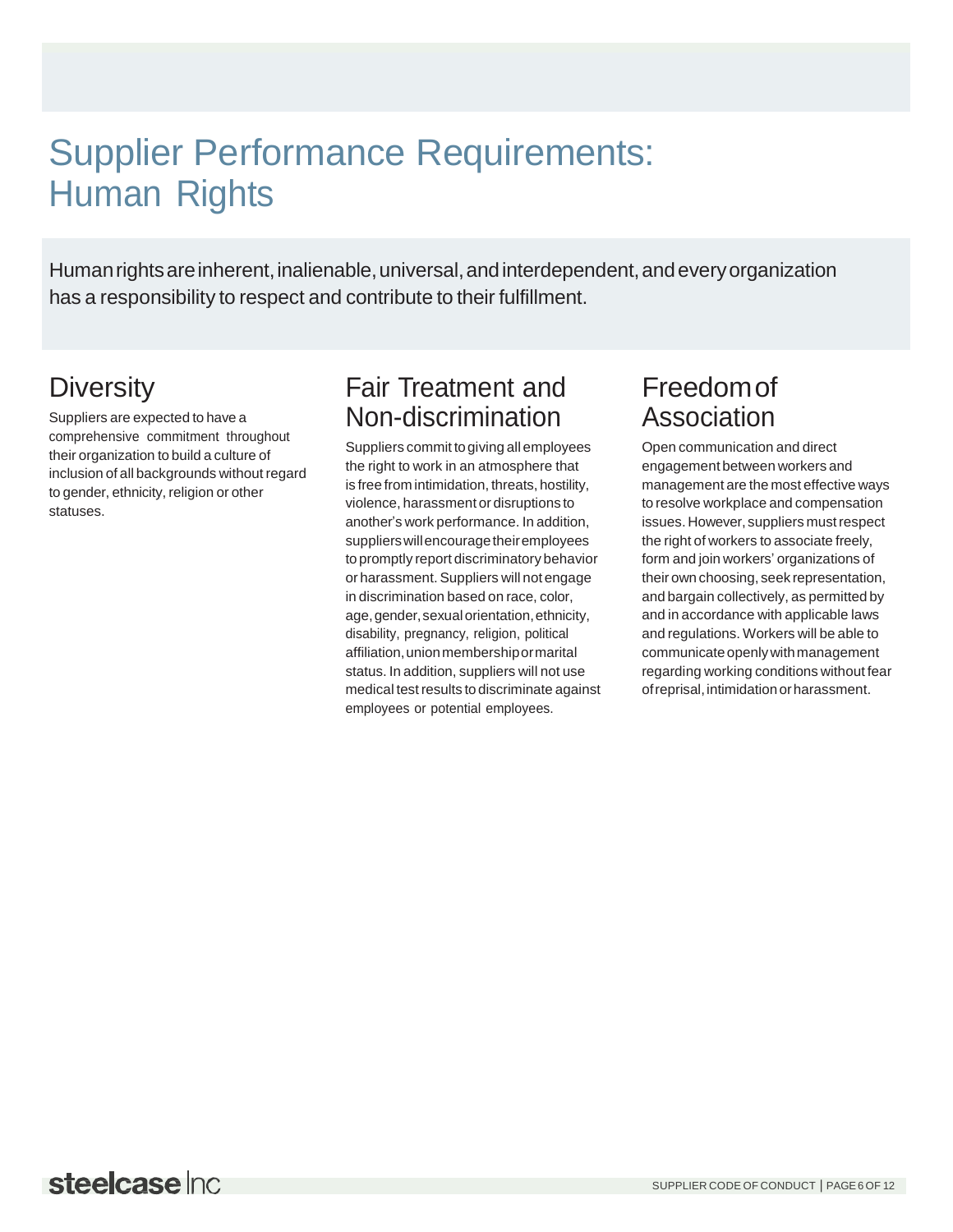# Supplier Performance Requirements: Labor Practices

Individuals have the right to employment that is voluntary, safe, fairly compensated and protective of human dignity.

# Involuntary Labor

Suppliers will not use any form of forced, indentured, or involuntary labor. All labor must be voluntary and workers will be free to leave work or terminate their employment with reasonable notice. Suppliers will not participate in human trafficking or use slave labor in any part of theirorganization orsupply chain.

# Underage Labor

Suppliers will not use child labor in any part of their organization or supply chain. The term "child" refers to any person under the age of 15 (or 14 where law of the country permits), under the minimum age for employment in the country of employment, or under the age for completing compulsory education, whichever is greatest.We support the use oflegitimate apprenticeship programs that are in compliance with local laws and regulations.

# Working Hours

Hours of work for individual employees at a supplier are not to exceed the maximum set by local law. Further, a workweek will not routinely be more than 60 hours per week, including overtime, except in emergencyorunusualsituations.Workers will regularly be allowed at least one day off per seven-day week.

# Wages and Benefits

Suppliers will pay all workers at least the minimum wage required by applicable laws and regulations and provide all legally mandated benefits. In addition to their compensation for regular hours of work, workers will be compensated for overtime hours at no less than the rate required byapplicable laws and regulations. Deductions from wages as a disciplinary measure will not be permitted. The basis on which workers are being paid is to be provided in a timely manner via pay stub or similar notification.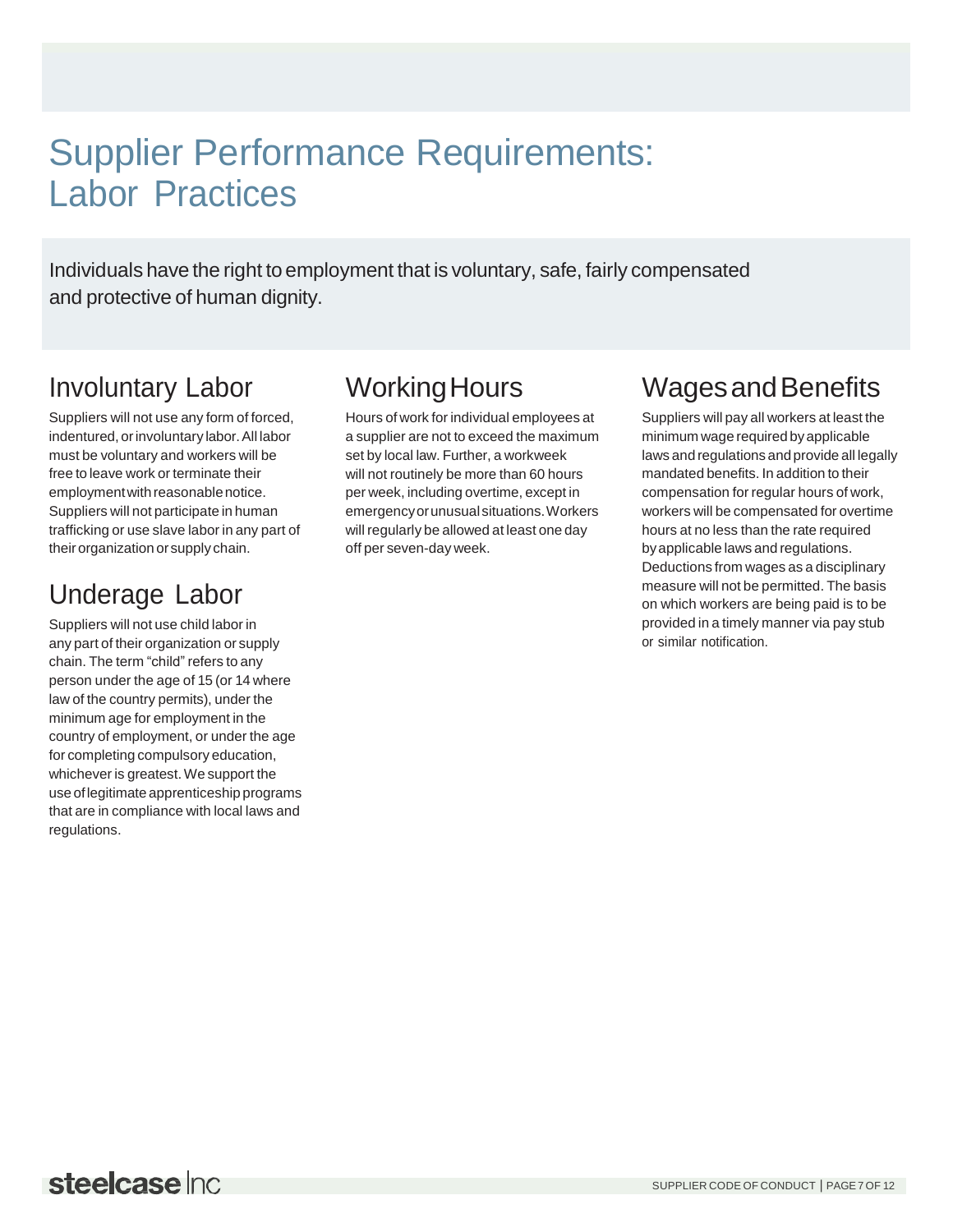# Supplier Performance Requirements: Labor Practices (continued)

# HealthandSafety

Integrating sound health and safety managementpracticesisnecessary to create and maintain safe working conditions and a healthy work environment for all of their workers.

### Physical Injury Prevention

Suppliers will eliminate or minimize physical hazards where possible and will provide workers with appropriate personal protective equipment. Workers will not be disciplined forraising safety concerns and will have the right to refuse unsafe working conditions without fear ofreprisal.

#### Prevention of Chemical Exposure

Suppliers will identify, evaluate, and control worker exposure to chemical, biological, and physical agents. Suppliers will eliminatesuchhazardswherepossible. Where such hazards cannot be eliminated, suppliers will provide appropriate measures to mitigate the risks.

#### Occupational Safety Procedures andSystems

Suppliers willestablish procedures and systems to manage, track, and report occupational injury and illness. Such procedures and systems will encourage workers to report any occupational injuryorillness.Supplierswillclassify and record work-related injury and illness cases, investigate cases and implement corrective actions toeliminate their causes. Suppliers will also provide necessarymedicaltreatmentandfacilitate the employees' return to work.

#### HealthandSafety Communication

In order to foster a safe work environment, suppliers will provide workers with appropriate workplace health and safety information and training, including written health and safety information and warnings in the language required by applicable laws and regulations. Additionally, suppliers are encouraged to provide this information in the primary language of the workers. Suppliers will post Safety Data Sheets for hazardous or toxic substances and properly train workers who may come into contact with such substances in the workplace.

### Emergency Preparedness

Emergency situations and events are to be identified and assessed by suppliers, and theirimpact minimizedby implementing emergencyplansandresponse procedures, including: emergency reporting,employeenotificationand evacuationprocedures,workertraining and drills, appropriate fire detection and suppression equipment, adequate exit facilitiesandrecoveryplans.

### Physically Demanding Work

Suppliers mustidentify, evaluate and control worker exposure to the hazards of physically demanding tasks, including manualmaterial handlingandheavyor repetitive lifting, prolonged standing and highly repetitive or forceful assembly tasks.

### Sanitation, Food, andHousing

Suppliers must provide workers with ready access to clean toilet facilities, potable water, and sanitary food preparation and eatingfacilitieswhereapplicable.Worker dormitories provided by the supplier or a labor agent are to be maintained clean and safe, and provided with appropriate emergency egress, hot water for bathing and showering, adequate heat and ventilation, reasonable personal space and reasonable entry and exit privileges.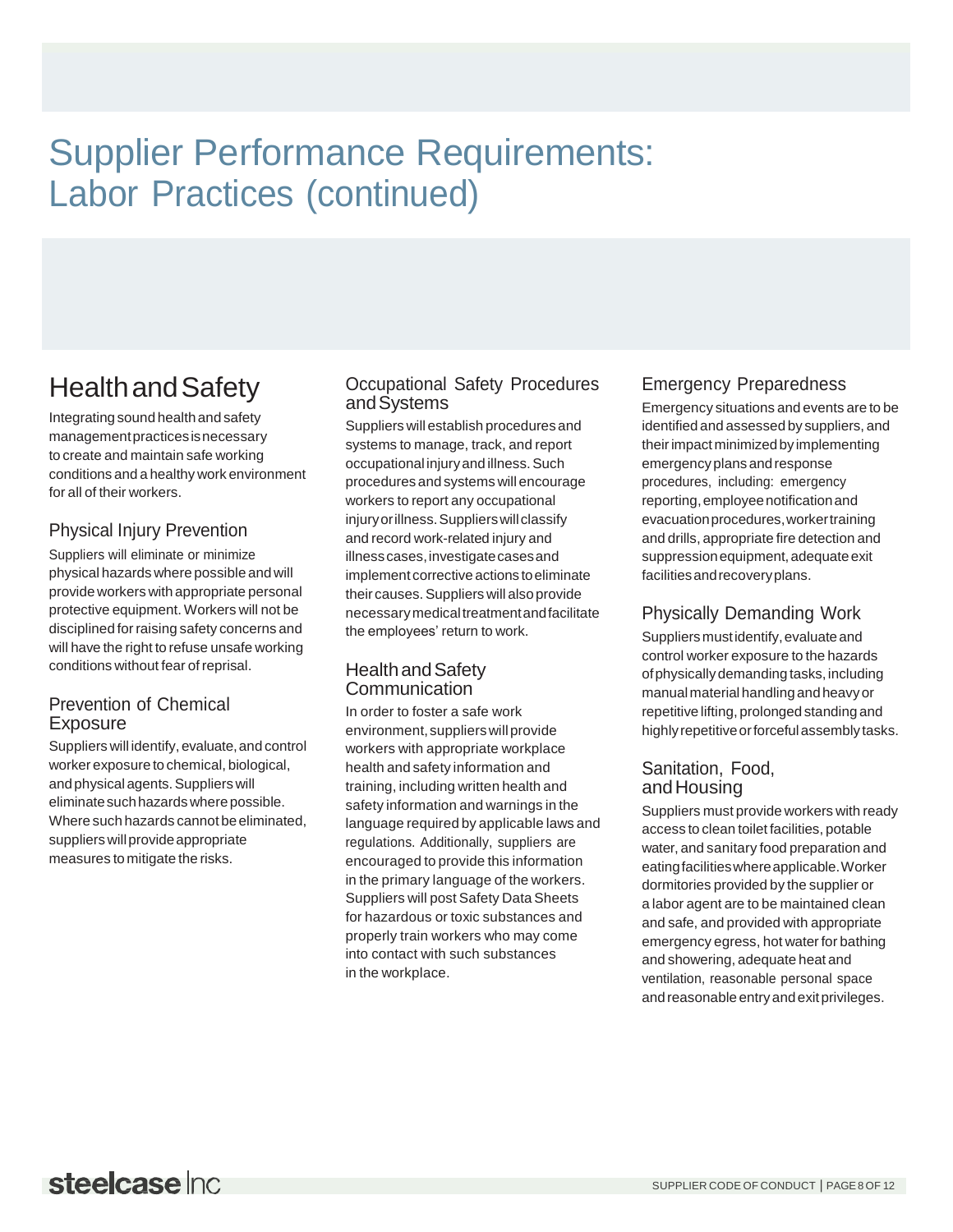# Supplier Performance Requirements: The Environment

### **Hazardous Substance** Management and **Restrictions**

Toensuresafehandling,movement, storage, recycling, reuse, and disposal, suppliers will identifyandmanage substances that pose a hazard if released to the environment and at a minimum, comply with applicable labeling laws and regulations forrecyclinganddisposal.

### SolidandHazardous Waste Management

Wastewater, solid waste, liquid waste and hazardous waste generated from operations, industrial processes and sanitation facilities are to be characterized, monitored, controlled and treated at least in accordance with applicable laws and regulations.

## Airborne Emissions Management

Suppliers will characterize, monitor, control and treat airborne emissions, as required by applicable laws and regulations at a minimum, before and/or upon discharge.

## Environmental **Permitsand** Reporting

Suppliers must obtain, maintain, and keepcurrentallrequiredenvironmental permits (e.g., discharge monitoring) and registrations, and follow the operational and reporting requirements of such permits.

### Pollution Prevention and Resource **Reduction**

Supplierswillusereasonablemeans to reduce waste of all types, including water and energy, at the source or by practices such as modifying production, maintenanceandfacilityprocesses, materials substitution, conservation andrecyclingandreusingmaterials. Steelcase encourages suppliers to take part in local water boards when available to bring awareness to potential water quality and quantity issues common in their watershed.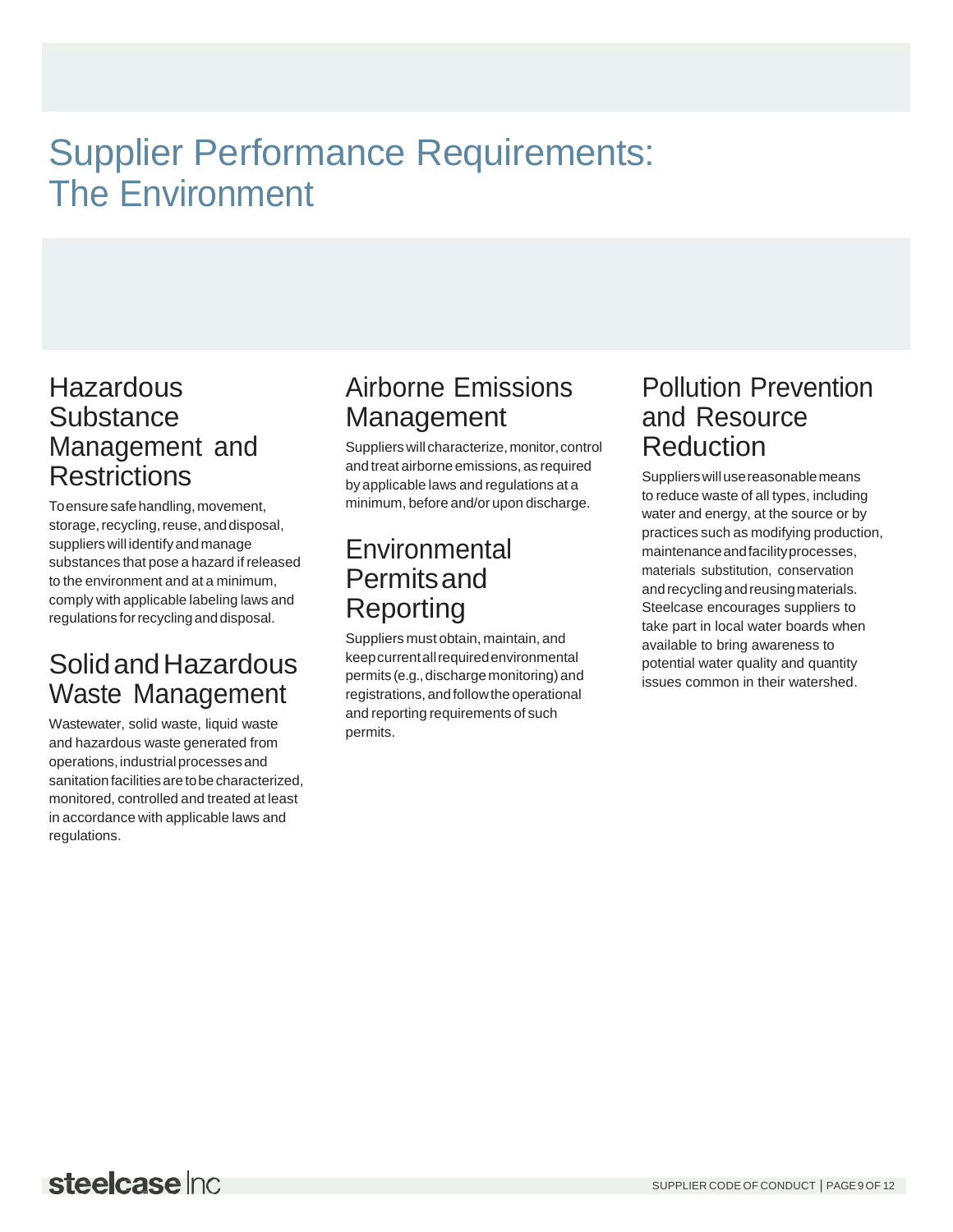# Supplier Performance Requirements: Fair Operating Practices

the rights of individuals, organizations, and governments.

# Business Integrity

Suppliers must be committed to high standards of ethical conduct when dealing with organizations such as customers, suppliers, governmental agencies, nongovernmental organizations (NGOs) and competitors. Corruption, extortion, and embezzlement, in any form, are strictly prohibited. Suppliers will not offer or accept bribes or other means to obtain an undue or improper advantage. Suppliers will not violate the Foreign Corrupt Practices Act (FCPA), the UK Bribery Act 2010, any international anticorruptionconventions,andapplicable anti-corruption laws and regulations of the countries in which they operate.

### Disclosure of Information

Suppliers will disclose information regarding business activities, structure, financial performance, and social and environmental responsibility data when requested by Steelcase in addition to disclosures requiredbyapplicablelaws and regulations.

# Intellectual Property

Suppliers will respect intellectual property rights; the transfer of technology and know-how is to be done in a manner that protects intellectual property rights.

### **Whistleblower Protection**

Suppliers will maintain programs that ensure theconfidentiality and protection of any employee who makes a disclosure about a violation of this Code. Suppliers and their employees are invited to use the Steelcase Integrity Helpline to report to Steelcase any instances of violations of this Code or other inappropriate behavior. In most jurisdictions, these reports can be made anonymously to the third party that manages our Integrity Helpline. More information on the Steelcase Integrity Helpline can be found at integrity.steelcase.com

# Responsible SourcingofMinerals

Suppliers will ensure that the products, components and materials they sell to us which are incorporated into the products we sell or resold by us do not contain any tantalum, tin, tungsten or gold which originate in the Democratic Republic of the Congo or an adjoining country and directly orindirectly finance or benefit armed groups.Suppliers shall(1)establish a due diligence process to ensure compliance with this requirement through their supply chains, and (2) provide us with information regarding the source and chain of custody of any such minerals in their products upon our request.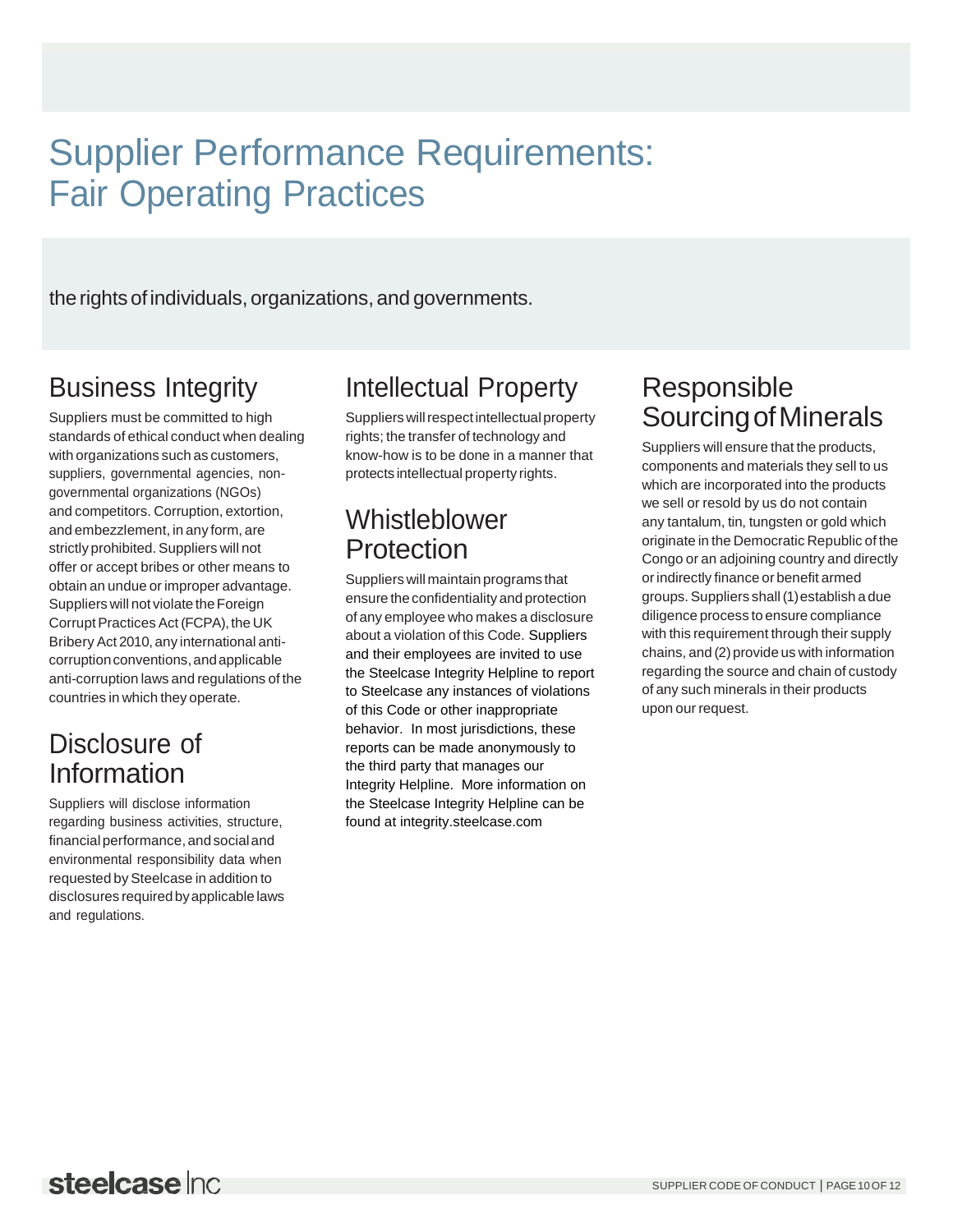# Supplier Performance Requirements: Consumer Issues Community Involvement and Development

The protection of the consumer is an integral part of conducting business in an ethical way.

### Fair Business, Advertising and **Competition**

Suppliers will uphold fair business standards in advertising, sales and competition. Additionally, appropriate means to protect customer information mustbeavailable.

### Product Content **Restrictions**

Suppliers will adhere to applicable laws and regulations regarding the prohibition or restriction of specific substances, including labeling for recycling and disposal.

### **Community** Involvement and **Development**

Suppliers are urged to improve the communities in which you operate by promoting human rights through the improvement of economic, environmental and social conditions, and encouraging your suppliers to do the same.

Suppliers are encouraged to develop an understanding of the cultures, customs and values that prevail in your local communitiesbydevelopinganinclusive and open dialogue with the people affected by your operations.